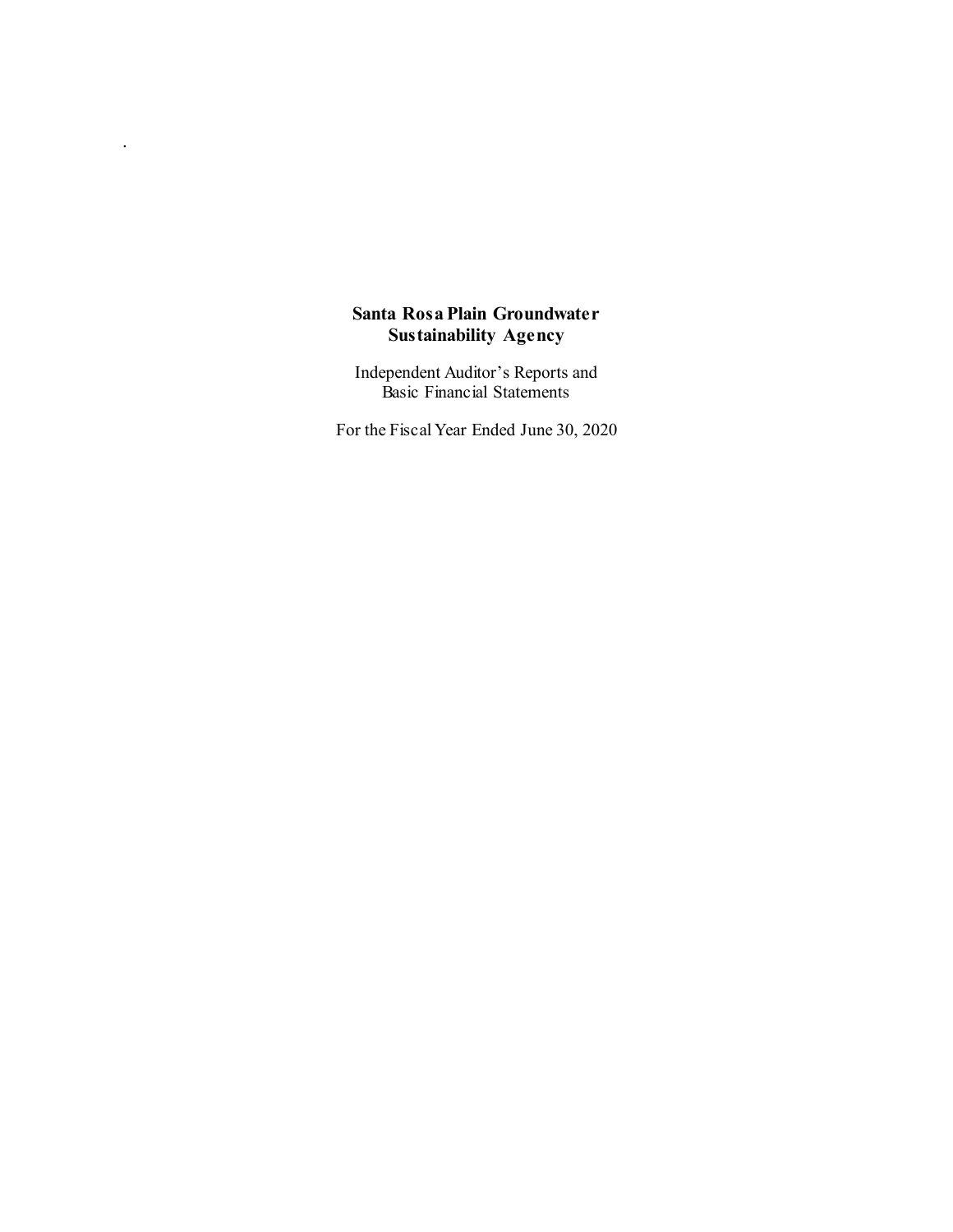# **Santa Rosa Plain Groundwater Sustainability Agency For the Fiscal Year Ended June 30, 2020**

# **Table of Contents**

# **Page**

| <b>Basic Financial Statements:</b>                                        |  |
|---------------------------------------------------------------------------|--|
|                                                                           |  |
|                                                                           |  |
|                                                                           |  |
|                                                                           |  |
| Compliance:                                                               |  |
| Report on Internal Control Over Financial Reporting and on Compliance and |  |
| Other Matters Based on an Audit of Financial Statements Performed in      |  |
|                                                                           |  |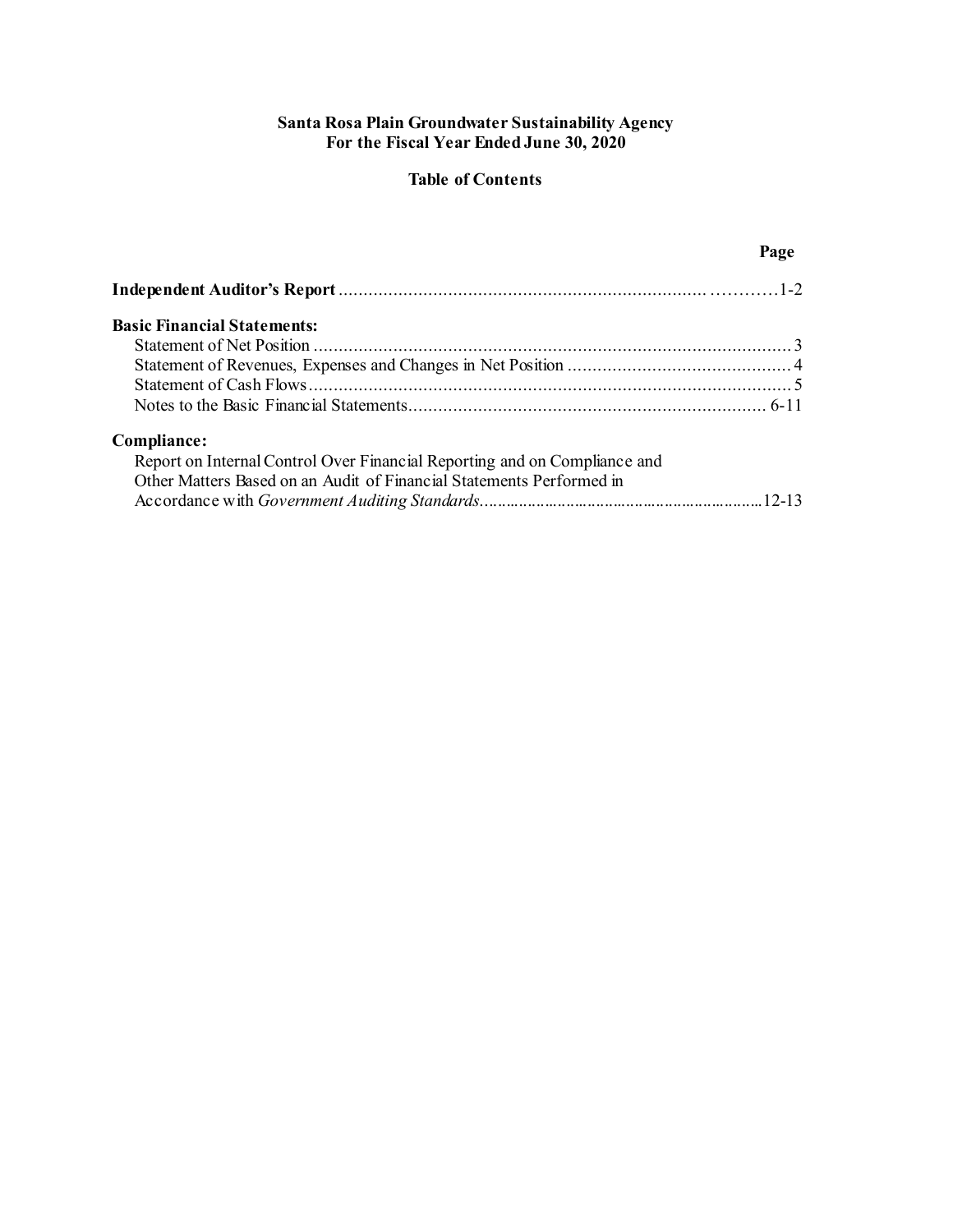

3562 Round Barn Circle, Suite 300 Santa Rosa, CA 95403 (707) 542-3343 **Office**  (707) 527-5608 **Fax**  [pbllp.com](https://pbllp.com) 

### **Independent Auditor's Report**

Board of Directors Santa Rosa Plain Groundwater Sustainability Agency Santa Rosa, California

### **Report on the Financial Statements**

We have audited the accompanying financial statements of the Santa Rosa Plain Groundwater Sustainability Agency ("the GSA"), as of and for the year ended June 30, 2020, and the related notes to the financial statements, which collectively comprise the GSA's basic financial statements as listed in the table of contents.

### *Management's Responsibility for the Financial Statements*

Management is responsible for the preparation and fair presentation of these financial statements in accordance with accounting principles generally accepted in the United States of America. This includes the design, implementation, and maintenance of internal control relevant to the preparation and fair presentation of financial statements that are free from material misstatement, whether due to fraud or error.

# *Auditor's Responsibility*

Our responsibility is to express an opinion on these financial statements based on our audit. We conducted our audit in accordance with auditing standards generally accepted in the United States of America and standards applicable to financial audits contained in *Government Auditing Standards*, issued by the Comptroller General of the United States. Those standards require that we plan and perform the audit to obtain reasonable assurance about whether the financial statements are free from material misstatement.

 the risks of material misstatement of the financial statements, whether due to fraud or error. In making those control. Accordingly, we express no such opinion. An audit also includes evaluating the appropriateness of An audit involves performing procedures to obtain audit evidence about the amounts and disclosures in the financial statements. The procedures selected depend on the auditor's judgment, including the assessment of risk assessments, the auditor considers internal control relevant to the entity's preparation and fair presentation of the financial statements in order to design audit procedures that are appropriate in the circumstances, but not for the purpose of expressing an opinion on the effectiveness of the entity's internal accounting policies used and the reasonableness of significant accounting estimates made by management, as well as evaluating the overall presentation of the financial statements.

We believe that the audit evidence we have obtained is sufficient and appropriate to provide a basis for our audit opinion.

# **SANTA ROSA PETALUMA**

 RSM US Alliance member firms are separate and independent businesses and legal entities that are responsible for their own acts and omissions, and each are separate and independent from RSM US LLP. RSM US LLP is the U.S. member firm of RSM International, a global network of independent audit, tax, and consulting firms. Members of RSM US Alliance have access to RSM International resources through RSM US LLP but are not member firms of RSM International.

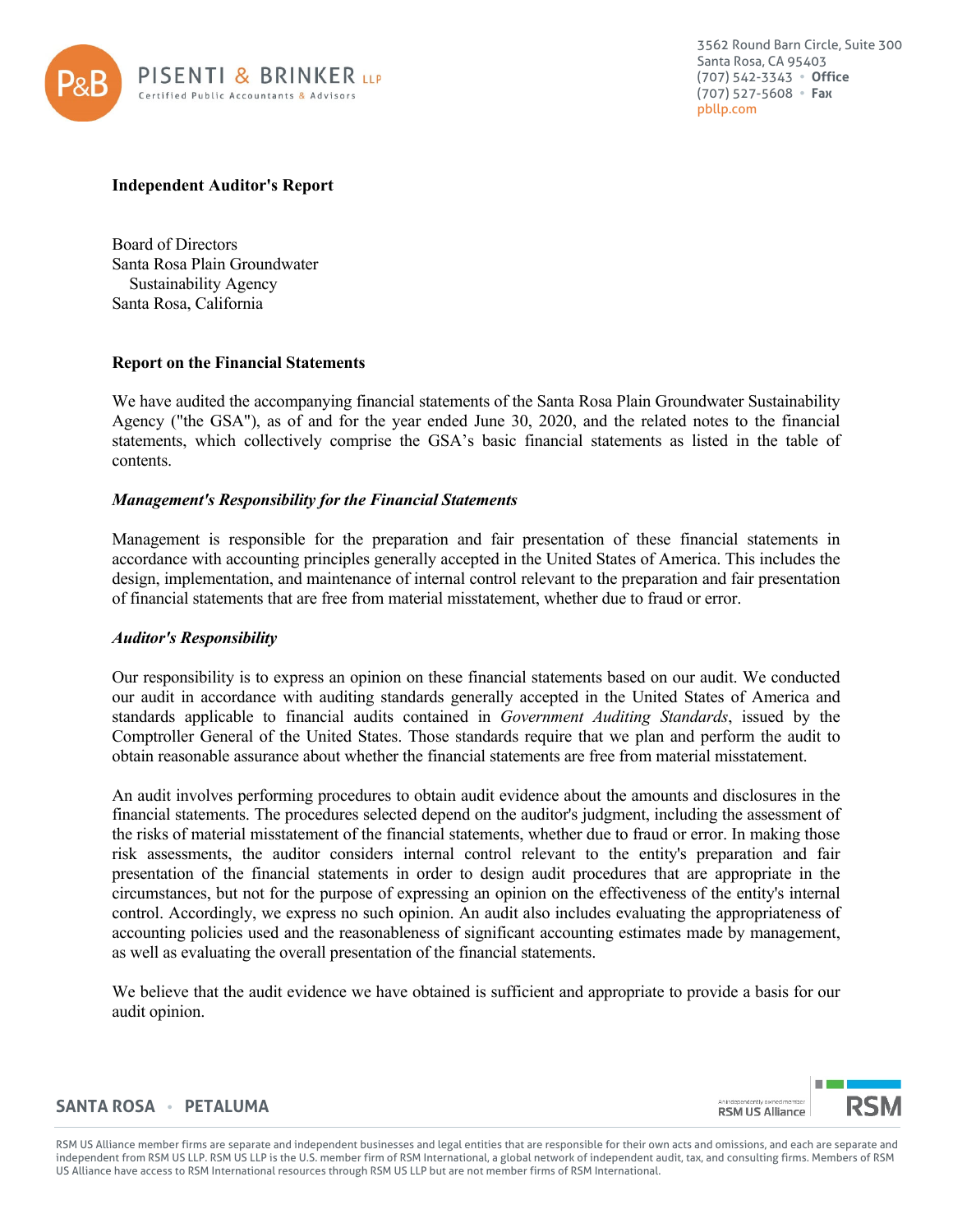#### **Independent Auditor's Report** (continued)

#### *Opinion*

In our opinion, the financial statements referred to above present fairly, in all material respects, the respective financial position of the Santa Rosa Plain Groundwater Sustainability Agency as of June 30, 2020, and the respective changes in financial position and cash flows for the year then ended in accordance with accounting principles generally accepted in the United States of America.

### *Other Matter*

Management has omitted management's discussion and analysis that accounting principles generally accepted in the United States of America require to be presented to supplement the basic financial statements. Such missing information, although not a part of the basic financial statements, is required by the Governmental Accounting Standards Board who considers it to be an essential part of financial reporting for placing the basic financial statements in an appropriate operational, economic, or historical context. Our opinion on the financial statements is not affected by this missing information.

#### **Other Reporting Required by** *Government Auditing Standards*

In accordance with *Government Auditing Standards*, we have also issued our report dated February 25, 2021, on our consideration of the GSA's internal control over financial reporting and our tests of its compliance with certain provisions of laws, regulations, contracts, grant agreements, and other matters. The purpose of that report is to describe the scope of our testing of internal control over financial reporting and compliance and the results of that testing, and not to provide an opinion on the effectiveness of the GSA's internal control over financial reporting or on compliance. That report is an integral part of an audit performed in accordance with *Government Auditing Standards* in considering the GSA's internal control over financial reporting and compliance.

Puente a Brinke LLP

Santa Rosa, California February 25, 2021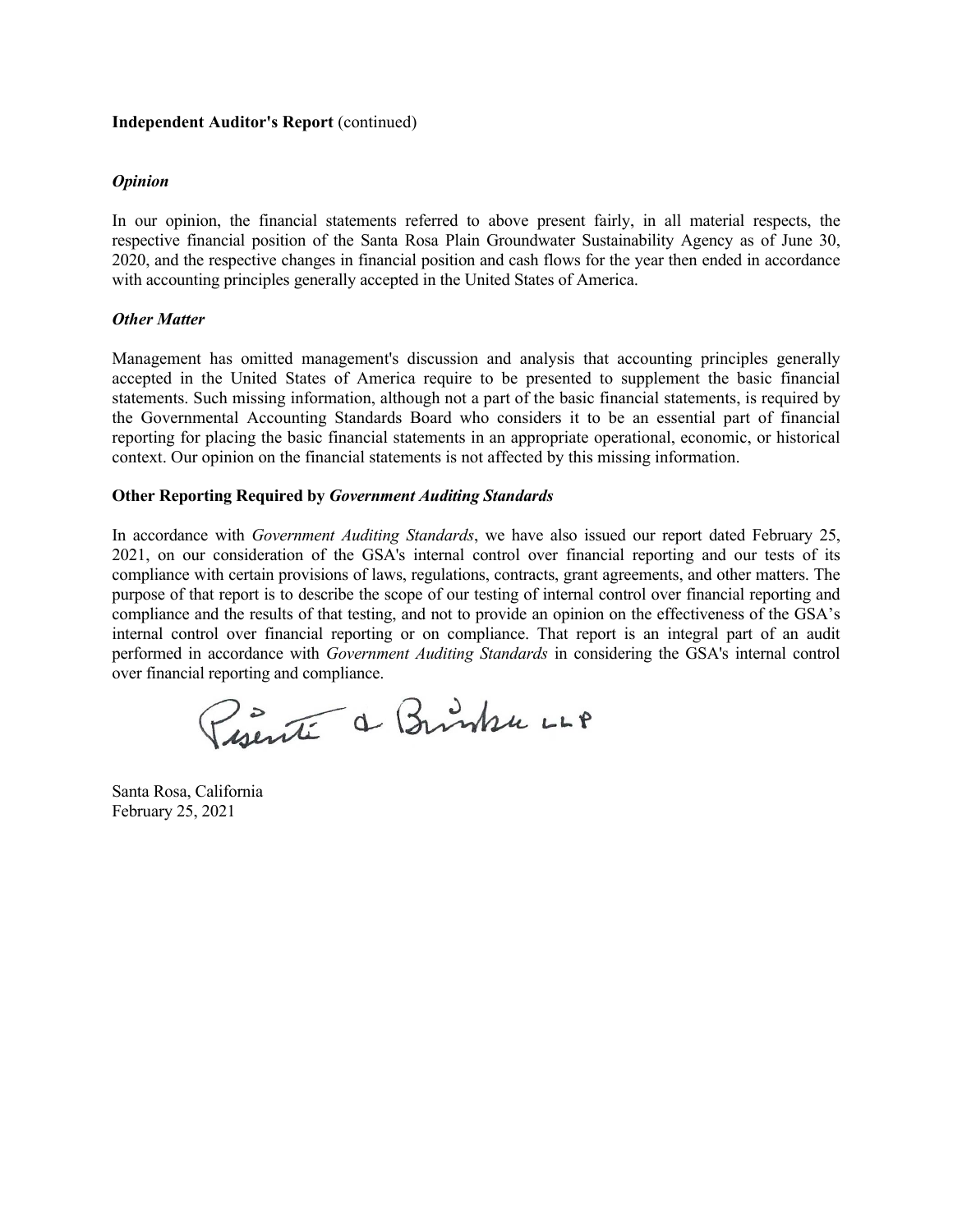# <span id="page-4-0"></span>**Santa Rosa Plain Groundwater Sustainability Agency Statement of Net Position June 30, 2020**

| Assets:                   |               |
|---------------------------|---------------|
| Current assets:           |               |
| Cash and investments      | \$<br>432,278 |
| Accounts receivable       | 259,849       |
| Total current assets      | 692,127       |
| Total assets              | 692,127       |
| Liabilities:              |               |
| Current liabilities       |               |
| Accounts payable          | 688,954       |
| Total current liabilities | 688,954       |
| <b>Total liabilities</b>  | 688,954       |
| <b>Net position:</b>      |               |
| Unrestricted              | 3,173         |
| Total net position        | \$<br>3,173   |

The notes to the basic financial statements are an integral part of this statement.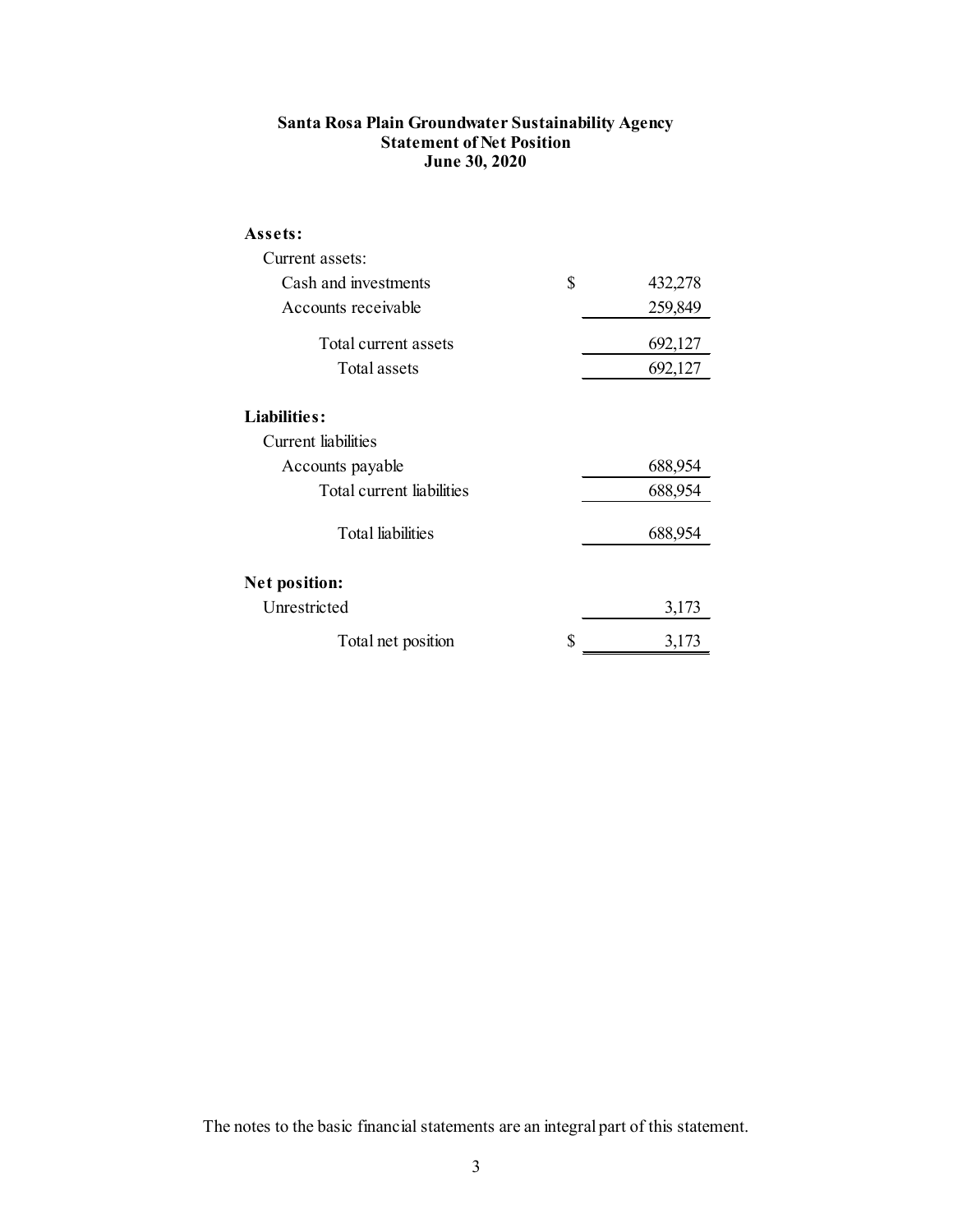| Santa Rosa Plain Groundwater Sustainability Agency                  |
|---------------------------------------------------------------------|
| <b>Statement of Revenues, Expenses, and Changes in Net Position</b> |
| For the Fiscal Year Ended June 30, 2020                             |

| <b>Operating revenues:</b>      |    |            |
|---------------------------------|----|------------|
| Groundwater sustainability fees | \$ | 134,885    |
| Alternative plan contributions  |    | 228,228    |
| Total operating revenues        |    | 363,113    |
| <b>Operating expenses:</b>      |    |            |
| Services and supplies           |    | 763,230    |
| Total operating expenses        |    | 763,230    |
| Operating loss                  |    | (400, 117) |
| <b>Nonoperating revenues:</b>   |    |            |
| Investment earnings             |    | 8,738      |
| Intergovernmental revenue       |    | 349,298    |
| Total nonoperating revenues     |    | 358,036    |
| Change in net position          |    | (42,081)   |
| Net position, beginning of year |    | 45,254     |
| Net position, end of year       | S  | 3,173      |

The notes to the basic financial statements are an integral part of this statement.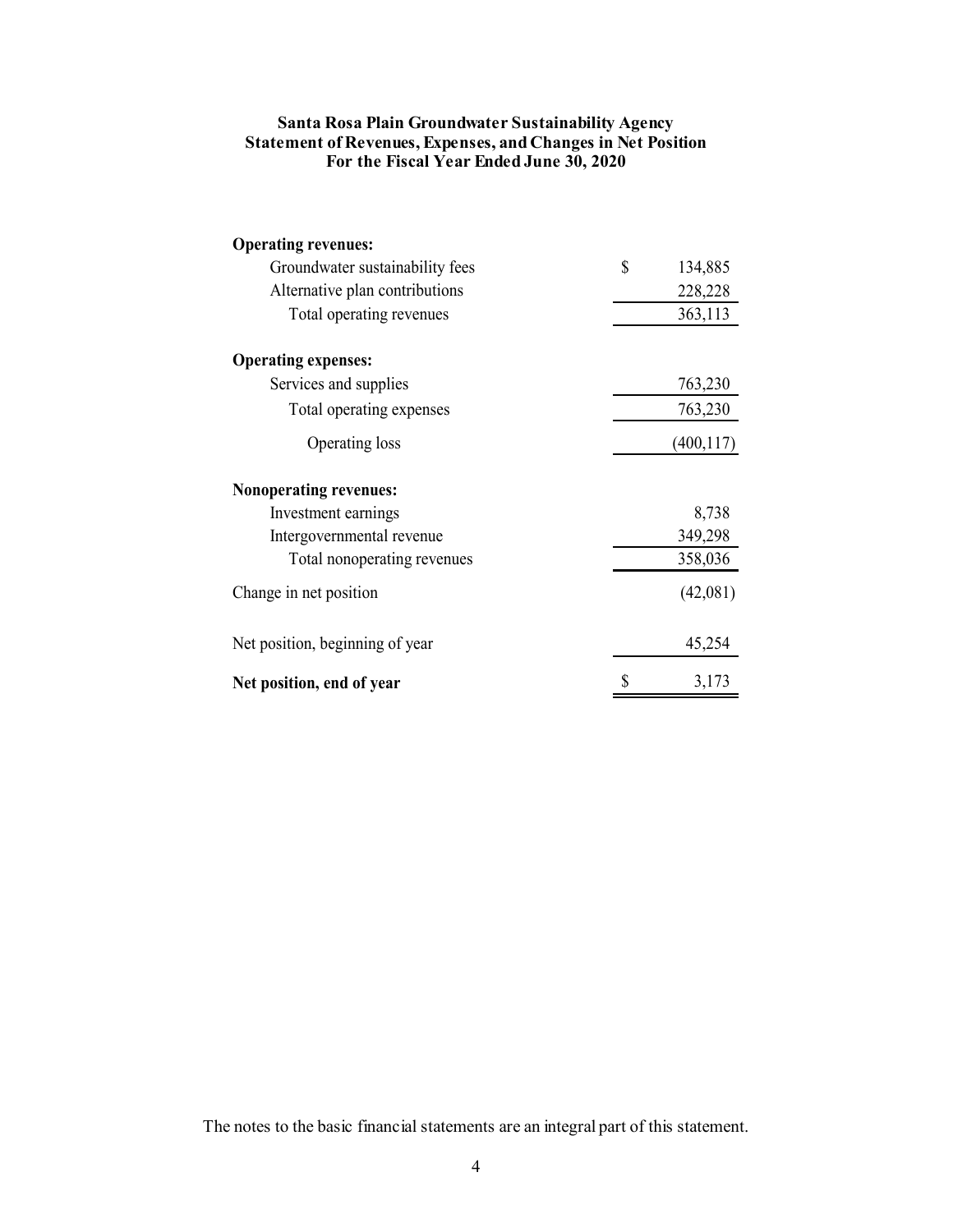# **Santa Rosa Plain Groundwater Sustainability Agency Statement of Cash Flows For the Fiscal Year Ended June 30, 2020**

| <b>Cash flows from operating activities</b>         |                  |
|-----------------------------------------------------|------------------|
| Receipts of user fees and contributions             | \$<br>417,074    |
| Payments to suppliers                               | (386, 674)       |
| Net cash provided by operating activities           | 30,400           |
| Cash flows from noncapital financing activities     |                  |
| Intergovernmental receipts                          | 235,708          |
| <b>Cash flows from investing activities</b>         |                  |
| Interest received                                   | 8,738            |
| Net increase in cash and cash equivalents           | 274,846          |
| Cash and cash equivalents, beginning of the year    | 157,432          |
| Cash and cash equivalents, end of the year          | \$<br>432,278    |
| Reconciliation of operating loss to net cash        |                  |
| provided by operating activities:                   |                  |
| Operating loss                                      | \$<br>(400, 117) |
| Adjustments to reconcile operating loss to net cash |                  |
| used by operating activities:                       |                  |
| Decrease in accounts receivable                     | 53,961           |
| Increase in accounts payable                        | 376,556          |
| Net cash provided by operating activities           | \$<br>30,400     |

The notes to the basic financial statements are an integral part of this statement.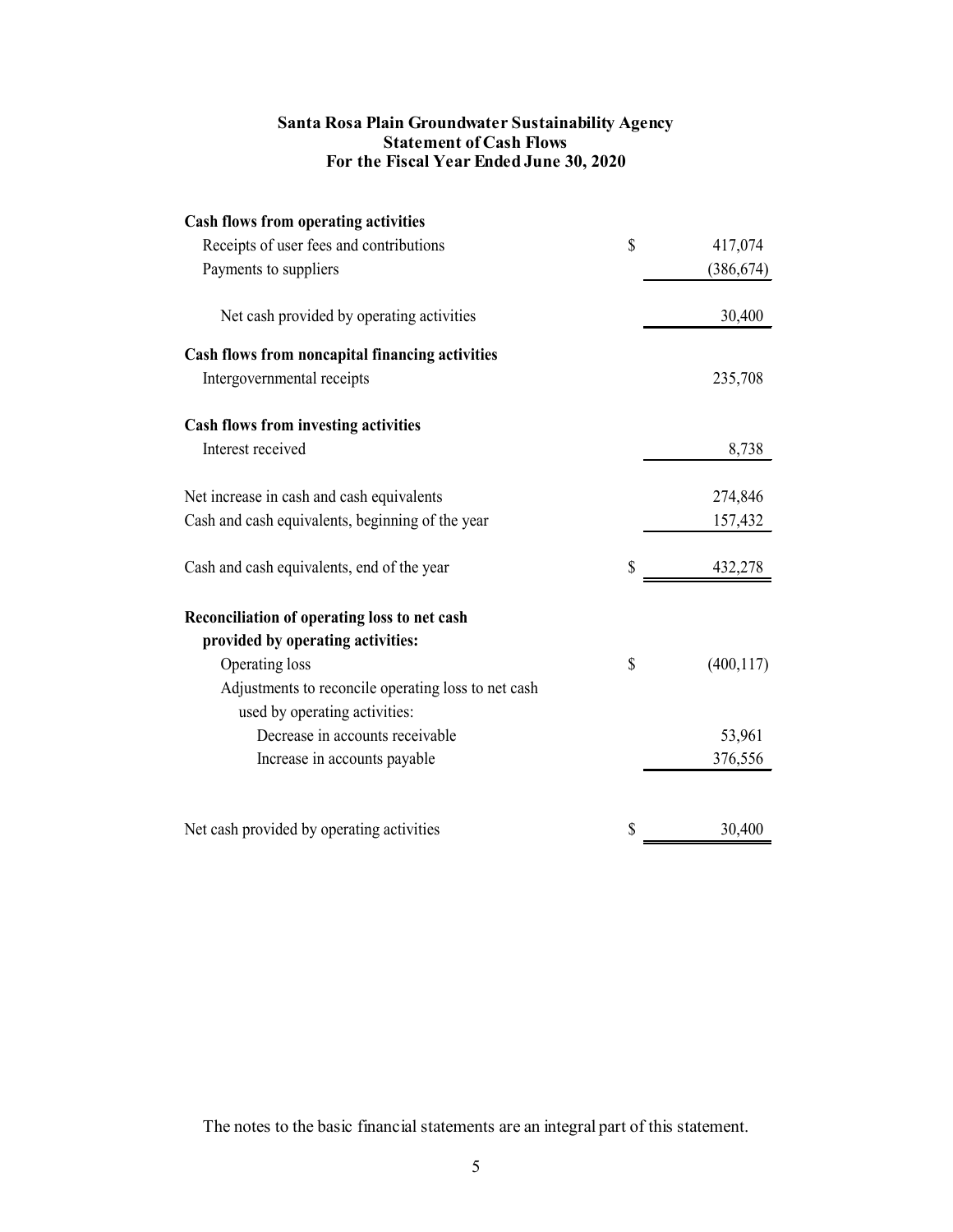### **Note A. Summary of Significant Accounting Policies**

#### *Reporting Entity*

 2017 by a joint exercise of powers agreement (JPA) among the Sonoma and Gold Ridge In addition, the Independent Water Providers (comprised of mutual water companies and independently owned utilities) participate in the JPA through a Memorandum of Agreement. The Independent Water Providers collectively have a seat on the Agency's Board of Directors. The Santa Rosa Plain Groundwater Sustainability Agency (the Agency) was formed in June Resource Conservation Districts; the cities of Cotati, Rohnert Park and Santa Rosa; the Town of Windsor; the County of Sonoma, and the Sonoma County Water Agency (Sonoma Water). The City of Sebastopol was admitted as a new JPA member in August 2019.

 The Agency was formed to cooperatively carry out the requirements of the Sustainable Groundwater Management Act (SGMA), including serving as Groundwater Sustainability Agency (GSA) for the Santa Rosa Plain Groundwater Basin.

 Bulletin No. 118 as a medium priority basin. However, in 2019, the basin was reprioritized as high priority. For all medium and high priority basins, the SGMA requires the designation of a GSA for the purpose of achieving groundwater sustainability through the adoption and implementation of a Groundwater Sustainability Plan (GSP). The SGMA requires the formation of GSAs by June 30, 2017, and the adoption of GSPs by January 31, 2022. The Santa Rosa Plain Groundwater Basin was designated in Department of Water Resources

 formation of GSAs by June 30, 2017, and the adoption of GSPs by January 31, 2022. The Agency is governed by a Board of Directors, with one Director from each of the nine member agencies and a Director representing the Independent Water Providers. In addition, the Agency has an advisory committee consisting of representatives from each member agency, and representatives from the local agricultural community, rural residential well owners, the local business community, environmental interests, the Federated Indians of Graton Rancheria, and the community at large. The Agency's operations are funded by groundwater sustainability fees payable by groundwater extractors.

 provided fiscal management services for the Agency; West Yost Associates provided administrative and management services; Sonoma Water provided grant application, grant Consensus Program (College of Continuing Education, California State University, During the fiscal year ended June 30, 2020, the Gold Ridge Resource Conservation District management, outreach, communication, and technical services; the Collaboration and Sacramento) provided facilitation services.

### *Measurement Focus, Basis of Accounting, and Financial Statement Presentation*

 The financial statements are reported using economic resources measurement focus and the accrual basis of accounting. All assets and all liabilities (whether current or noncurrent) recorded when earned and expenses are recorded when a liability is incurred, regardless of the associated with Agency operations are included on the statement of net position. Revenues are timing of the cash flows.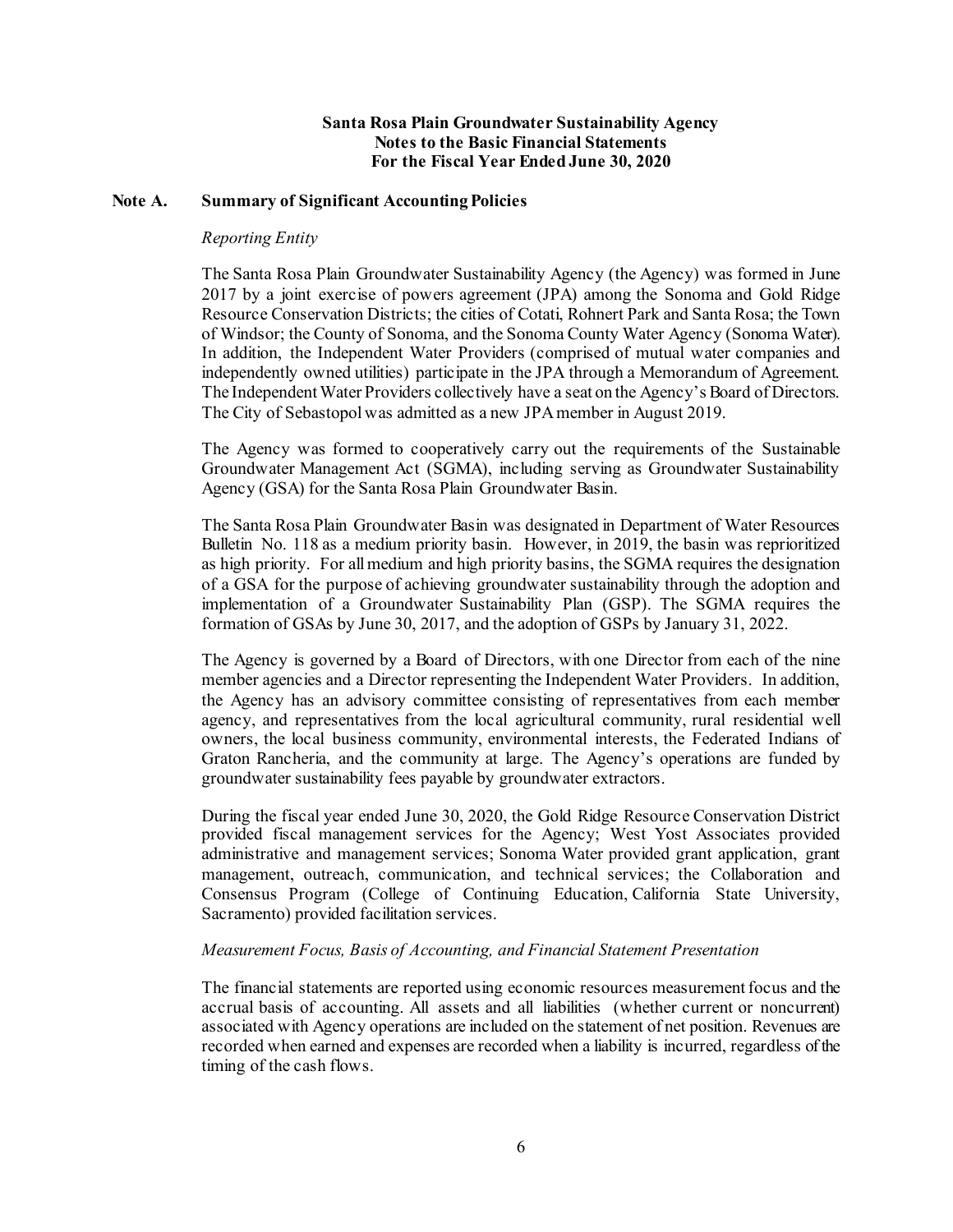# **Note A. Summary of Significant Accounting Policies** (continued)

#### *Measurement Focus, Basis of Accounting, and Financial Statement Presentation (continued)*

 that are financed and operated in a manner similar to private business enterprises – where the intent of the governing body is that the costs (expenses, including depreciation) of providing goods or services to the general public on a continuing basis be financed or recovered primarily through user charges such as groundwater sustainability fees. The Agency's Enterprise Fund financial statements report business-type activities financed in whole or in part by groundwater sustainability fees. Enterprise Funds account for operations

 operating revenues, such as investment earnings and grant revenues, result from non-exchange transactions or ancillary activities. Operating expenses for enterprise funds include services and supplies. All expenses not falling within these categories are reported as non-operating Operating revenues and expenses are distinguished from non-operating items in the statement of revenues, expenses and changes in net position. Operating revenues, such as member fees, result from exchange transactions associated with the principal activity of the fund. Exchange transactions are those in which each party receives and gives up essentially equal value. Nonexpenses.

### *Cash and Investments*

 For purpose of the statement of cash flows, the Agency has defined cash equivalents to include investments within the County of Sonoma treasury pool that are not restricted as to use. The Agency applies the provisions of GASB Statement No. 31, Accounting and Financial Reporting for Certain Investments and External Investment Pools, which require fair value of investments in the year in which the change occurred. governmental entities, including governmental external investment pools, to report certain investments at fair value in the balance sheet and recognize the corresponding change in the

#### *Net Position Components*

Net position consists of the following three components:

Net investment in capital assets (if any) - This component of net position consists of capital assets net of accumulated depreciation and reduced by the outstanding balances of any bonds, mortgages, notes, or other borrowings that are attributable to the acquisition, construction, or improvement of those assets.

Restricted net position (if any) - This component of net position consists of net position with externally imposed limits on its use.

Unrestricted net position - This component of net position consists of all net position that does not meet the definition of net investment in capital assets or restricted net position.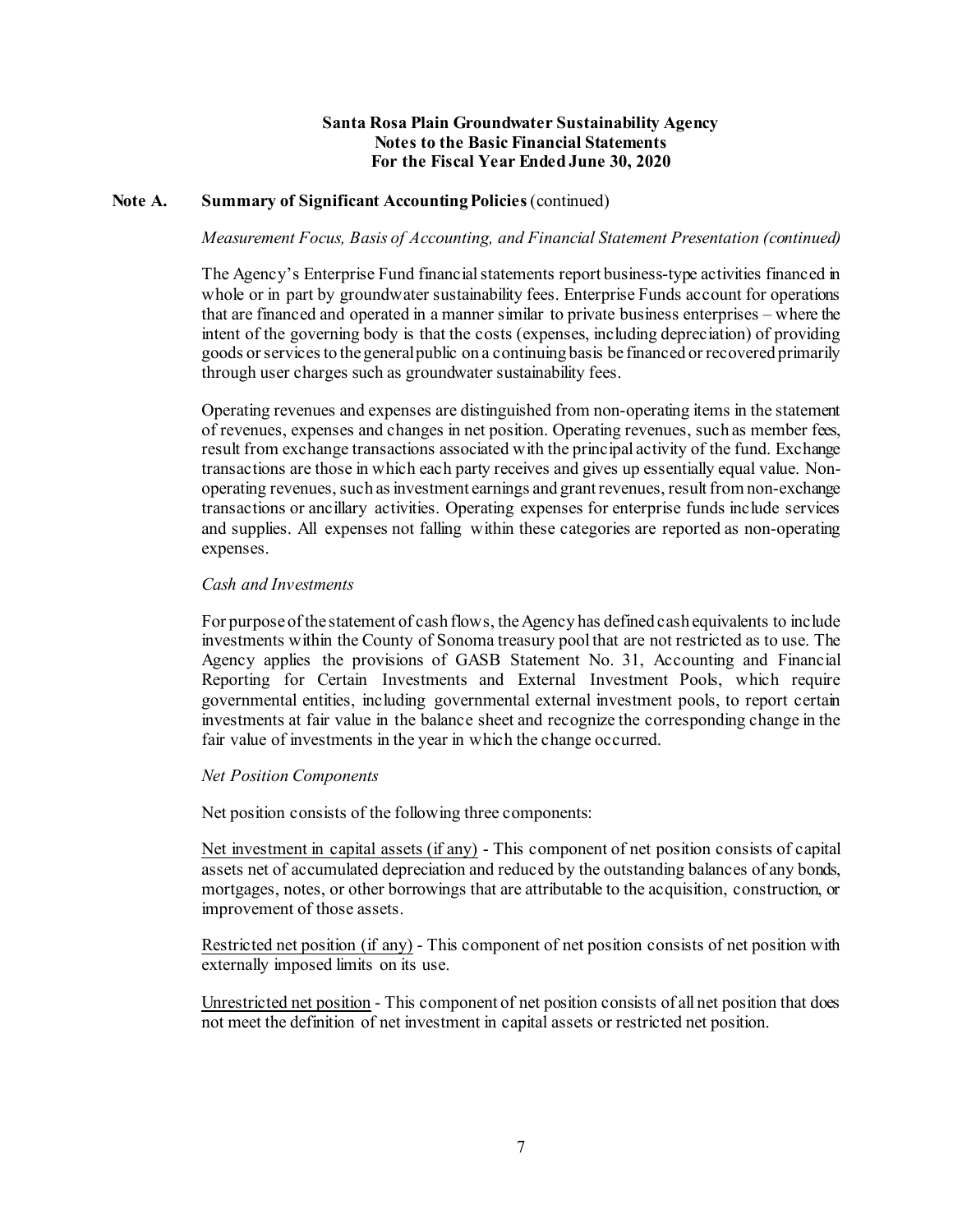# **Note A. Summary of Significant Accounting Policies** (continued)

# *Groundwater Sustainability Fees and Alternative Plan Contributions*

The 2017 joint powers agreement established member fees for the fiscal years ending June 30, 2018 and June 30, 2019.

 Beginning July 2019, the Agency is funded by a groundwater sustainability fee based on the Alternative Plan, under which only municipal water and other service providers pay the volume of groundwater pumped annually. In June 2019, the Board of Directors approved the groundwater sustainability fee through the fiscal year ended June 30, 2022. To cover the costs of all groundwater users except municipal pumpers, the County of Sonoma and Sonoma Water contribute a combined annual total of up to \$240,000 annually.

#### *Intergovernmental Revenue*

 Intergovernmental Revenue consists of a grant from the State of California. Revenue is recognized based on the terms of the grant agreement.

#### *Use of Estimates*

 accepted in the United States of America requires management to make estimates and assumptions that affect certain reported amounts and disclosures. Actual results could differ The preparation of financial statements in conformity with accounting principles generally from those estimates.

### **Note B. Cash and Investments**

 The Agency follows the County's practice of pooling cash and investments with the County to the appropriate fund based on its respective average daily balance for that quarter. The Treasury Pool. The fair value of the Agency's investment in this pool is reported in the fair value provided by the Treasury Pool for the entire Treasury Pool portfolio (in relation to the amortized cost of that portfolio). The balance available for withdrawal is based on Treasurer. Cash is pooled with the Sonoma County Treasurer, who acts as a disbursing agent for the Agency. Interest earned on investments pooled with the County is allocated quarterly Investment Oversight Committee has regulatory oversight for all monies deposited into the accompanying financial statements at amounts based upon the Agency's prorated share of the accounting records maintained by the Treasury Pool, which are recorded on an amortized cost basis.

Amortized cost: \$429,787

Fair value: \$432,278

 The Agency's fair value of the cash investment with the Treasurer is \$2,491 more than the amortized cost of those investments.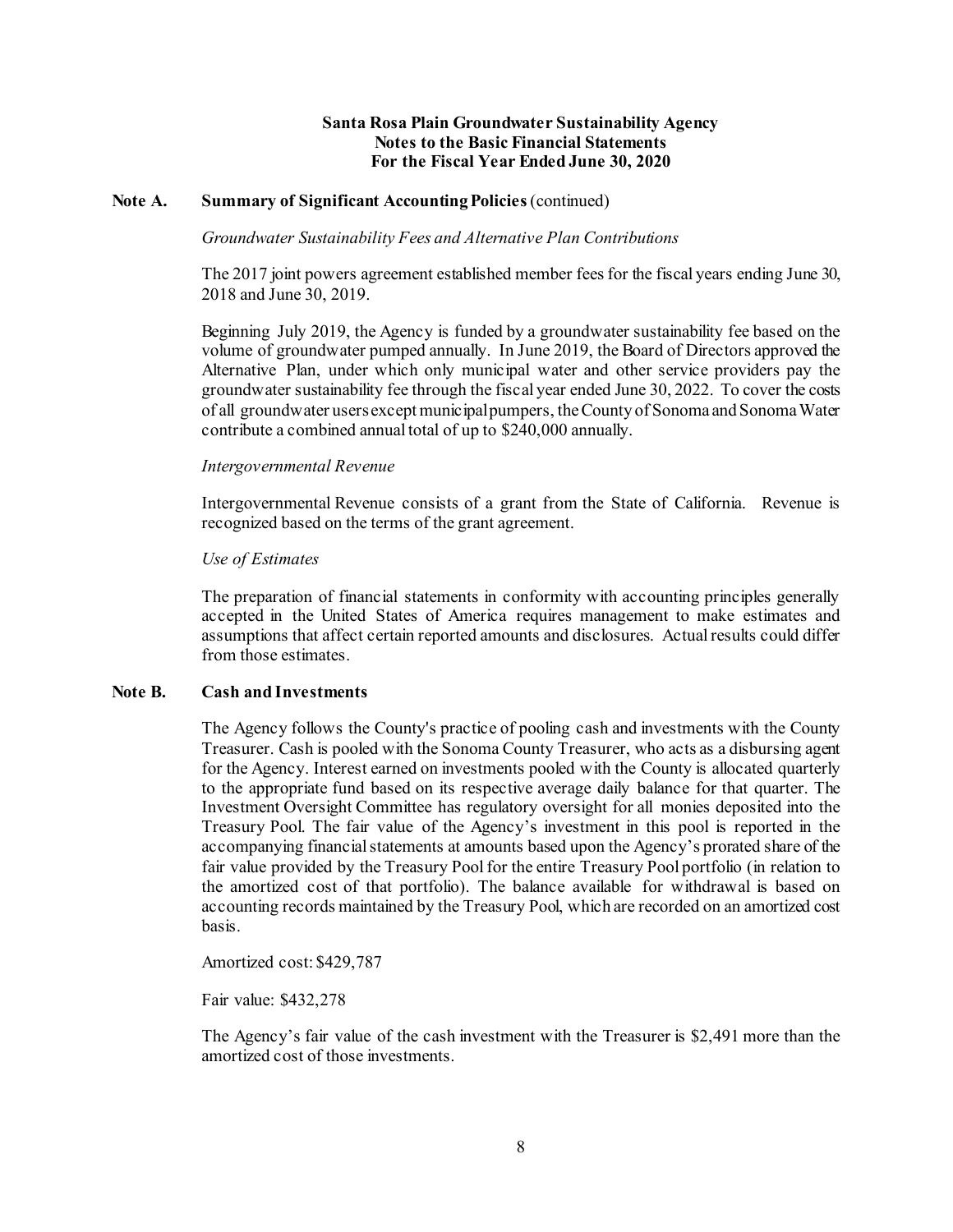### Note **B.** Cash and **Investments** (continued)

#### *Investment Guidelines*

 guidelines established by the Treasurer and approved by the Board of Supervisors. The of return. The policy addresses the soundness of financial institutions in which the County will Code 53601, and the percentage of the portfolio that may be invested in certain instruments The Agency's pooled cash and investments are invested pursuant to investment policy objectives of the policy are, in order of priority: safety of capital, liquidity and maximum rate deposit funds, types of investment instruments as permitted by the California Government with longer terms to maturity.

A copy of the Treasury Pool investment policy is available upon request from the Sonoma County Treasurer at 585 Fiscal Drive, Suite 100, Santa Rosa, California, 95403-2871.

#### *Interest Rate Risk*

 Interest rate risk is the risk that changes in market interest rates will adversely affect the fair value of an investment. Generally, the longer the maturity of an investment, the greater the sensitivity of its fair value is to changes in market interest rates. As a means of limiting its exposure to fair value losses arising from rising interest rates, one of the ways that the Treasury Pool manages its exposure to interest rate risk is by purchasing a combination of shorter term and longer term investments and by timing cash flows from maturities so that a portion of the portfolio is maturing or coming close to maturing evenly over time as necessary to provide the cash flow and liquidity needed for operations.

 As of June 30, 2020, approximately 36 percent of the securities in the Treasury pool had maturities of one year or less. Of the remainder, less than 1% had a maturity of more than five years.

#### *Custodial Credit Risk*

 The custodial credit risk for investments is the risk that, in the event of the failure of the counterparty to a transaction, a government will not be able to recover the value of its risk does not apply to a local government's indirect investment in securities through the use investment or collateral securities that are in the possession of another party. Custodial credit of government investment pools (such as the Treasury Pool).

#### *Concentration of Credit Risk*

 The investment policy of the County contains no limitations on the amount that can be invested in any one issuer beyond that stipulated by the California Government Code. For a listing of investment pools) that represent 5% or more of total County investments, refer to the 2019- 2020 Sonoma County Comprehensive Annual Financial Report. investments in any one issuer (other than U.S. Treasury securities, mutual funds, or external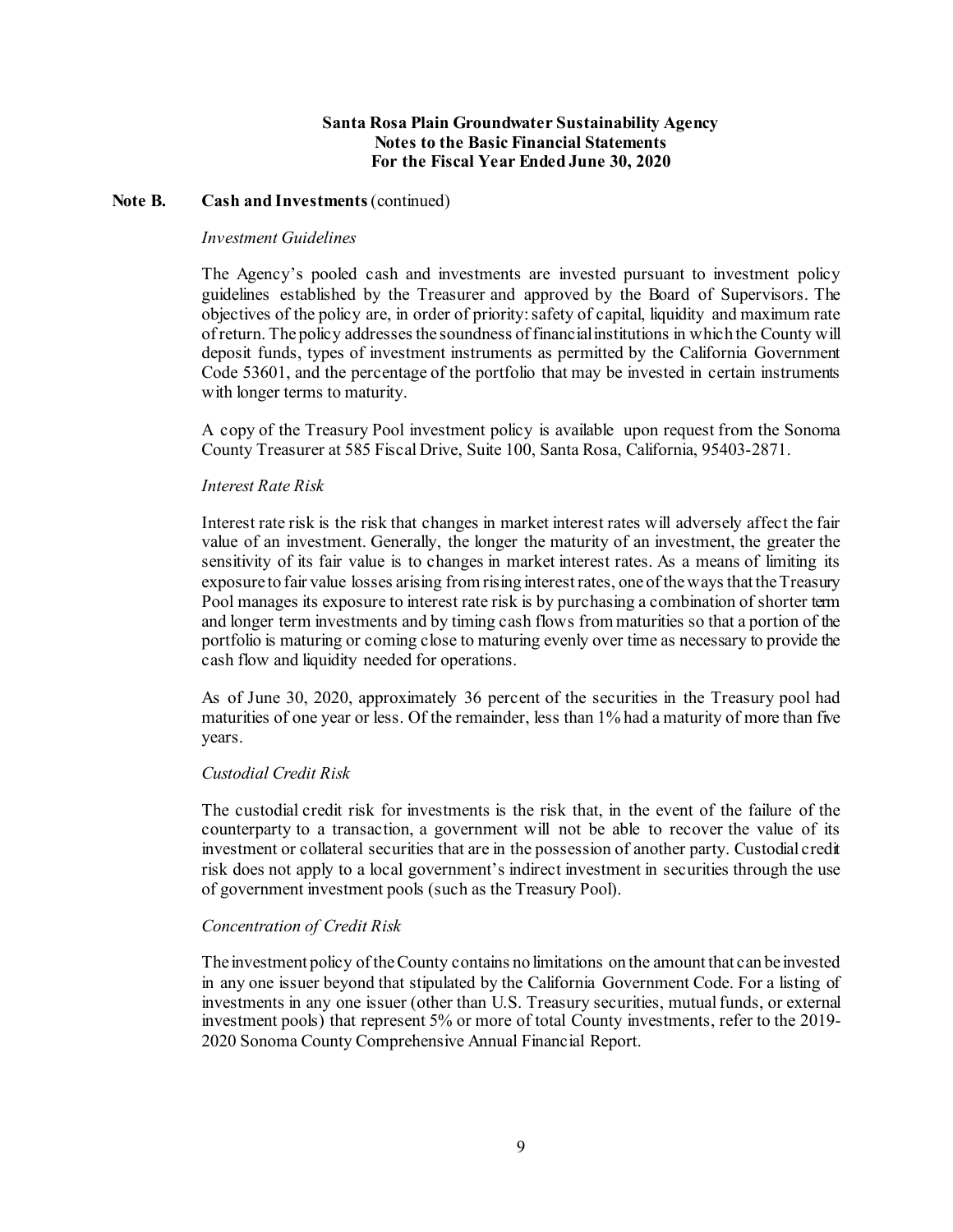#### **Note C. Accounts Receivable**

As of June 30, 2020, the Agency has \$259,849 in accounts receivable related to grant funding. As of June 30, 2020, the Agency has \$259,849 in accounts receivable related to grant funding. The Agency has not recorded an allowance for uncollectible receivables as it deems all receivables as fully collectible.

# **Note D. Groundwater Sustainability Fees and Alternative Plan Contributions**

 Groundwater sustainability fees and Alternative Plan contributions for the year ending June 30, 2020 were as follows:

| Agency               | Groundwater<br><b>Sustainability</b><br>Fees |         | <b>Alternative</b><br>Plan<br><b>Contributions</b> |         | <b>Total</b> |         |
|----------------------|----------------------------------------------|---------|----------------------------------------------------|---------|--------------|---------|
| City of Cotati       | \$                                           | 5,252   | S                                                  |         | \$           | 5,252   |
| City of Rohnert Park |                                              | 32,089  |                                                    |         |              | 32,089  |
| City of Santa Rosa   |                                              | 31,800  |                                                    |         |              | 31,800  |
| Town of Windsor      |                                              | 995     |                                                    |         |              | 995     |
| City of Sebastopol   |                                              | 52,977  |                                                    |         |              | 52,977  |
| County of Sonoma     |                                              |         |                                                    | 200,000 |              | 200,000 |
| Sonoma Water         |                                              | 11,772  |                                                    | 28,228  |              | 40,000  |
| Total                | \$                                           | 134,885 |                                                    | 228,228 | <sup>8</sup> | 363,113 |

# **Note E. Risk Management**

 for general liability, auto liability, and crime. Primary insurance is provided by Golden State Pittsburgh. Total coverage limits are \$250,000 for auto liability and general liability with \$0 deductible. Coverage limits for crime are \$10,000,000 per occurrence and \$5,000,000 per occurrence over \$10,000,000 with a \$2,500 deductible. The Agency is exposed to various risks for which the Agency carries insurance with coverage Risk Management Authority and excess insurance by California State Association of Counties Excess Insurance Authority (CSAC-EIA) and the National Union Fire Insurance Company of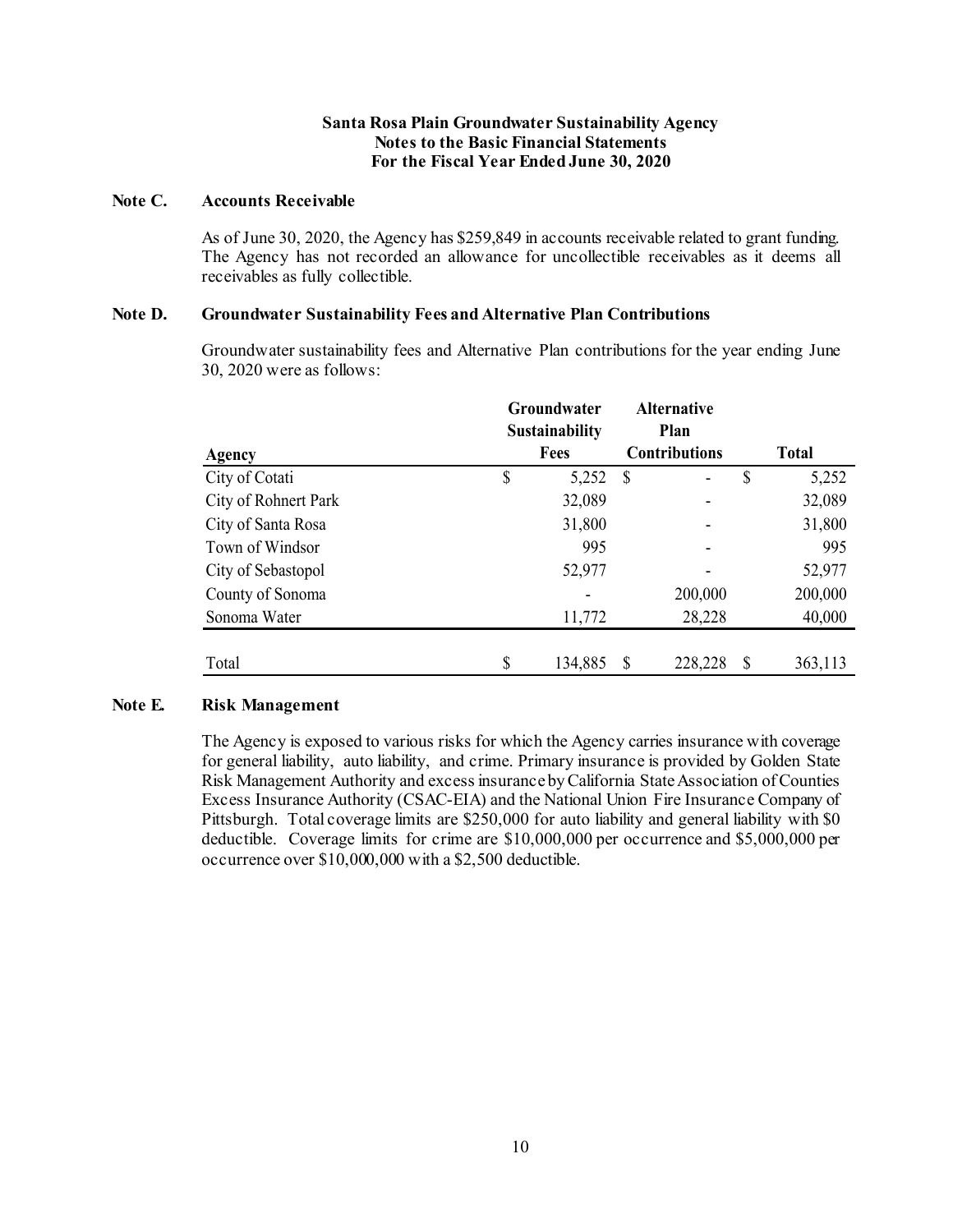### **Note F. Related Party Transactions**

 professional services. The Gold Ridge Resource Conservation District provided fiscal management services and Sonoma Water provided grant application, grant management, outreach, communication and technical services. Accounts payable due to Sonoma Water During the fiscal year ended June 30, 2020, member agencies provided \$513,575 in includes a prior year invoice.

|                                           |                 | <b>Services and</b> |  | <b>Accounts</b><br>Payable |  |
|-------------------------------------------|-----------------|---------------------|--|----------------------------|--|
| <b>Member</b>                             | <b>Supplies</b> |                     |  |                            |  |
| Gold Ridge Resource Conservation District |                 | 20,348              |  |                            |  |
| Sonoma Water                              |                 | 493,227             |  | 605,689                    |  |
|                                           |                 |                     |  |                            |  |
| Total                                     |                 | 513,575 \$          |  | 605,689                    |  |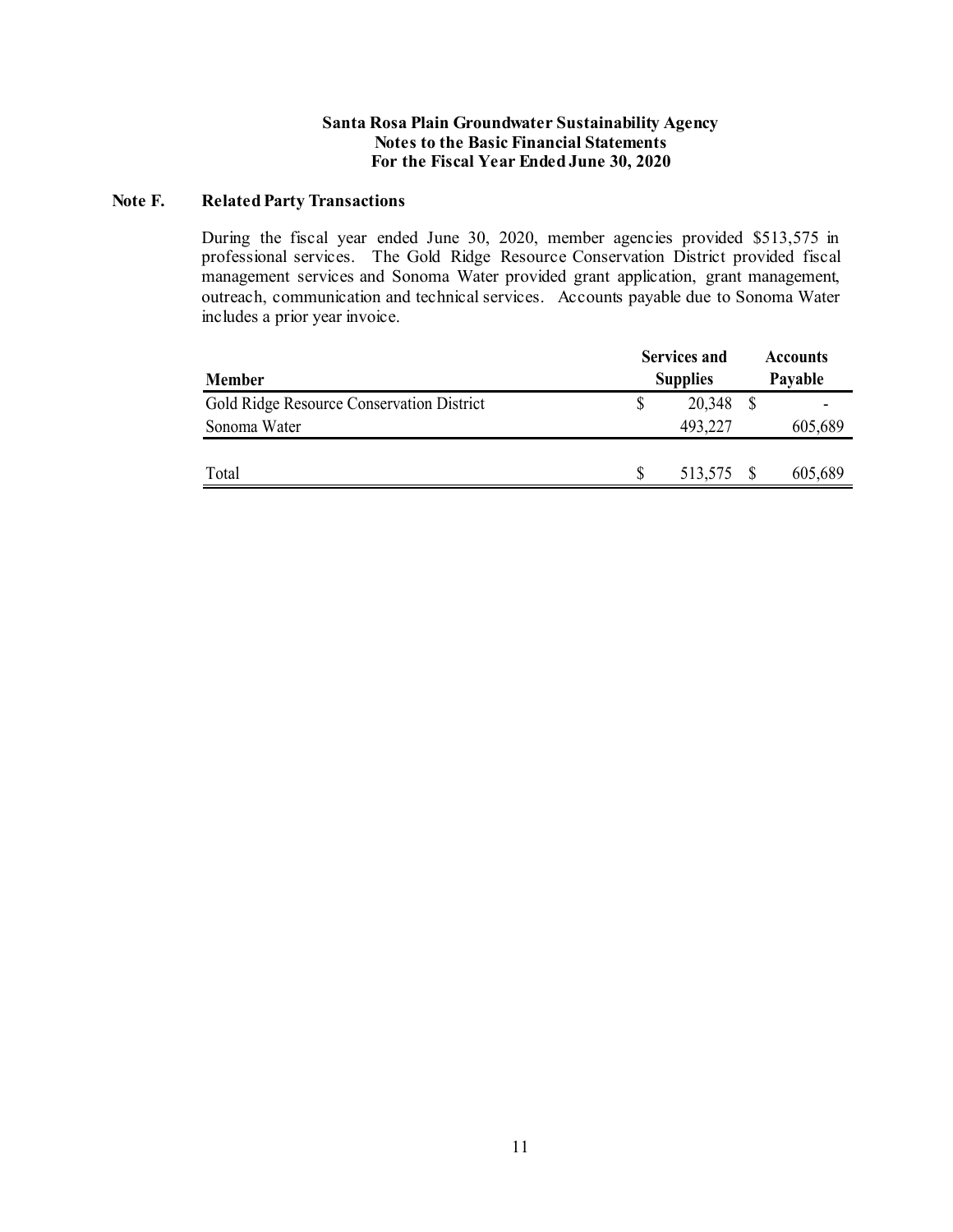

 (707) 542-3343 **Office**  (707) 527-5608 **Fax**  3562 Round Barn Circle, Suite 300 Santa Rosa, CA 95403 [pbllp.com](https://pbllp.com) 

**Report on Internal Control Over Financial Reporting and on Compliance and Other Matters Based on an Audit of Financial Statements Performed in Accordance with**  *Government Auditing Standards* 

# **Independent Auditor's Report**

 Sustainability Agency Board of Directors Santa Rosa Plain Groundwater Santa Rosa, California

 issued by the Comptroller General of the United States, the financial statements of the Santa Rosa Plain We have audited, in accordance with auditing standards generally accepted in the United States of America and the standards applicable to financial audits contained in *Government Auditing Standards*  Groundwater Sustainability Agency ("the GSA"), as of and for the year ended June 30, 2020, and the related notes to the financial statements, which collectively comprise the GSA's basic financial statements, and have issued our report thereon dated February 25, 2021.

# **Internal Control over Financial Reporting**

In planning and performing our audit of the financial statements, we considered the GSA's internal control over financial reporting (internal control) as a basis for designing audit procedures that are appropriate in the circumstances for the purpose of expressing our opinion on the financial statements, but not for the purpose of expressing an opinion on the effectiveness of the GSA's internal control. Accordingly, we do not express an opinion on the effectiveness of the GSA's internal control.

A deficiency in internal control exists when the design or operation of a control does not allow management or employees, in the normal course of performing their assigned functions, to prevent, or detect and correct, misstatements on a timely basis. A material weakness is a deficiency, or combination of deficiencies, in internal control, such that there is a reasonable possibility that a material misstatement of the GSA's financial statements will not be prevented, or detected and corrected on a timely basis. A significant deficiency is a deficiency, or a combination of deficiencies, in internal control that is less severe than a material weakness yet important enough to merit attention by those charged with governance.

Our consideration of internal control was for the limited purpose described in the first paragraph of this section and was not designed to identify all deficiencies in internal control that might be material weaknesses or significant deficiencies. Given these limitations, during our audit we did not identify any deficiencies in internal control that we consider to be material weaknesses. However, material weaknesses may exist that have not been identified.

# **SANTA ROSA PETALUMA**

 RSM US Alliance member firms are separate and independent businesses and legal entities that are responsible for their own acts and omissions, and each are separate and independent from RSM US LLP. RSM US LLP is the U.S. member firm of RSM International, a global network of independent audit, tax, and consulting firms. Members of RSM US Alliance have access to RSM International resources through RSM US LLP but are not member firms of RSM International.